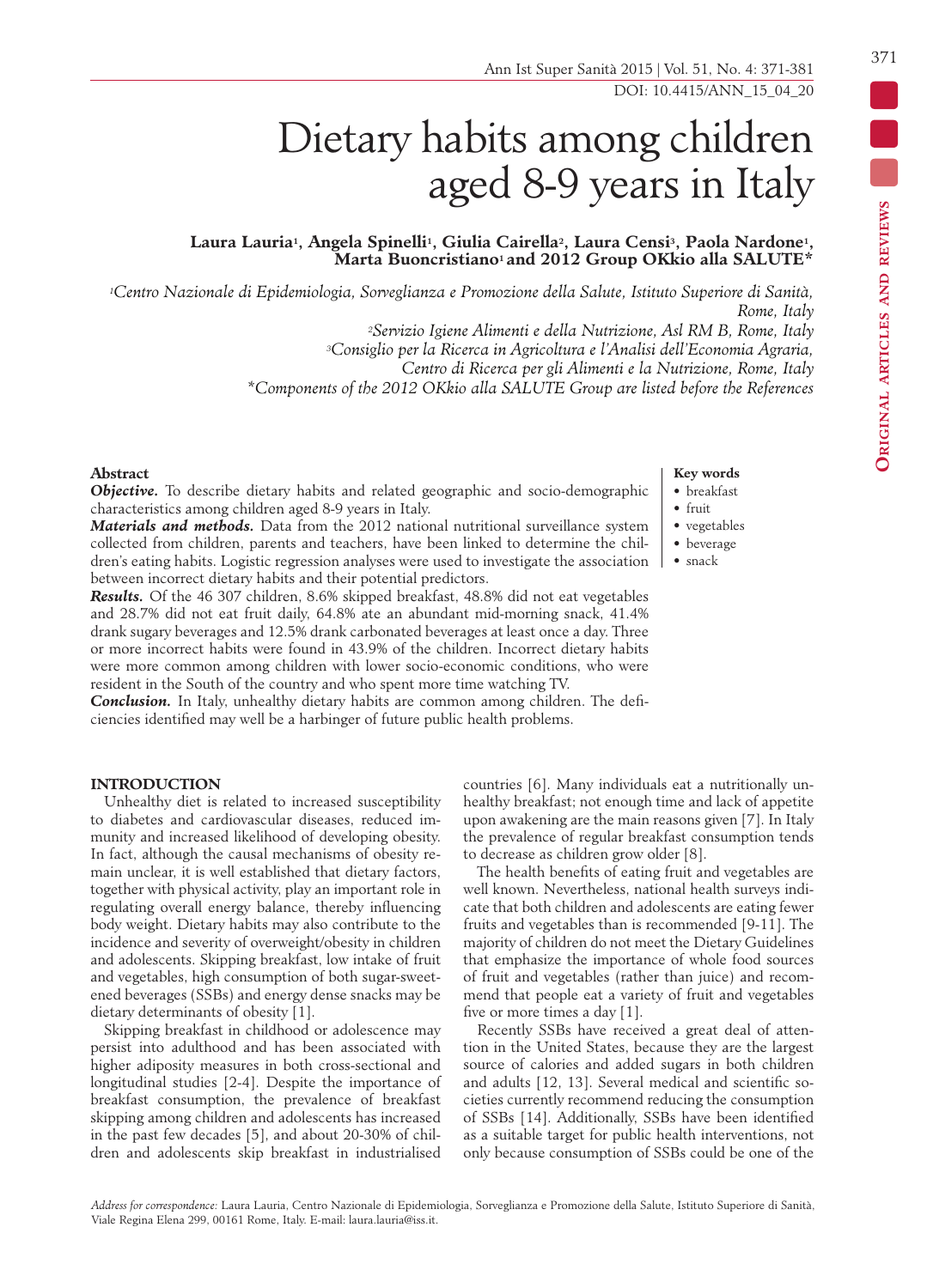**Original articles and reviews**

ORIGINAL ARTICLES AND REVIEWS

factors associated with obesity [15, 16], but also because they offer only "empty" calories and have almost no nutritional value [17], contributing to poor eating habits [18]. Sweetened beverages may also replace healthier and/or more nutrient-dense beverages such as milk, 100% fruit juice and water [12, 16].

Relatively few studies have considered snacking, and its association with body weight. Snacking should contribute an estimated 10-15% of energy intake and some authors have shown that it may influence diet quality positively and lead to a regular meal pattern [10, 19]. Conversely, snacking may contribute to energy-dense, nutrient-poor diets, and frequent snacking has been associated with increased energy intake [20]. This may also be due to the portion sizes of many foods and beverages consumed as snacks [21]. Nevertheless, the majority of studies either found no evidence of a relationship between snacking and weight status or found evidence indicating that young people who consumed more snacks were less likely to be obese [20, 22, 23].

The aim of this study is to describe dietary habits (breakfast, snack, fruit, vegetables and SSB consumption) and related geographical and socio-demographic characteristics in a large nationally representative sample of children aged 8-9 years in Italy.

# **MATERIALS AND METHODS**

A national surveillance system to evaluate the nutritional status and key modifiable behaviours associated with childhood overweight and obesity in Italy was promoted by the Ministry of Health in 2007. It is called "OKkio alla SALUTE" and the responsibility for its coordination was given to the Centre for Epidemiology, Surveillance and Health Promotion within the Istituto Superiore di Sanità (National Institute of Health). It is the first Italian population-based, national and regional representative nutrition survey and involves more than 45 000 third grade students every 2 years. It is part of the Childhood Obesity Surveillance Initiative (COSI) of the WHO Regional Office for Europe [24]. Details of the methodology are provided elsewhere [25]. This study uses the third round of data collection which occurred between April and June 2012. All the 21 regions of the country participated and the study population was children attending the third grade of primary school (aged 8 or 9 years). A stratified cluster sample design, with class as the primary sampling unit, was used. Approval of the protocol was obtained from the institutional review board of the National Institute of Health, including the use of opt-out consent; that is, parents could refuse participation but the lack of a returned form was taken to imply consent to their child's participation. The survey was conducted by the staff of local health units who were trained in survey methods and height and weight measuring techniques. A two-page parental questionnaire was distributed along with the introductory letter and consent form, and it included questions on the respondent (mother, father or other), their level of educational attainment and dietary behaviours of their child. In particular, questions were asked on how often their child consumed fruit, vegetables, sugary beverages and carbonated beverages. Possible answers were: two or more per day, once per day, some times a week, less than once a week, never. In the analyses the variables were categorized as <1 and ≥1 per day. Parents were asked about the number of hours the child spends daily watching television and if the television is in the child's room. Also there was a question on the parent's opinion about the child's weight. A different questionnaire, distributed with the help of teachers in the selected classes, was aimed specifically at children. Children were asked if they had had breakfast in the morning and, if yes, they were asked to check a list of aliments or add what they ate. The same questions were asked about the mid-morning snack. A third questionnaire completed by the health care worker with the help of the teacher sought information on the provision of a mid-morning snack by the school and information on the geographic characteristics of the municipality. For the purpose of this study, records of the questionnaires by parents, children and health care workers were linked and the dietary habits of children are described in relation to geographic area of residence adjusting for potential confounding factors. The dietary habits were: 1) breakfast, classified as no, yes/inadequate, yes/ adequate; 2) mid-morning snack, classified as no, yes/ inadequate, yes/adequate; 3) daily consumption of vegetables (yes/no); 4) daily consumption of fruit (yes/no); 5) daily drinks of sugary beverages, (yes/no); 6) daily drinks of carbonated beverages (yes/no). Breakfast was defined as adequate if, among the aliments consumed, there were both food with predominant protein content and food with predominant carbohydrate content according to the national nutrition guidelines [26]. Using the same guidelines, the mid-morning snack was defined adequate if based on fruit or yogurt or fruit juice without added sugar and containing about 100 calories. By default, a mid-morning snack distributed by the school was classified as adequate. Considering the above 6 dietary indicators, a global score was created by counting the number of incorrect habits, ranging from 0 to 6. This score was then dichotomised for the logistic regression analysis, in two classes, <3 incorrect habits, ≥3 incorrect habits (bad diet). A further four logistic regression analyses were conducted to analyse breakfast, mid-morning snack and the combined consumption of fruit and vegetables and of carbonated and sugary drinks. The dietary indicators for each geographical area of residence, North, Center, South, were analysed in relation to a set of variables for which evidence of association exists or which were considered potentially confounding. Because of the cross-sectional study design and the consequent explorative nature of the multivariable analysis, the same set of independent variables was used for all the outcome indicators. The independent variables were: gender, mother's citizenship (Italian, foreign), mother's education (≤middle school, high school, university degree), mother's employment (none, part time, full time), mother's self-reported height and weight which were used to calculate the body mass index (BMI) (under/normal weight, overweight, obese), parents' opinion of child's weight (underweight, normal weight, overweight), television in child's room (no/yes), daily time spent by the child watching television  $(≤2)$ ,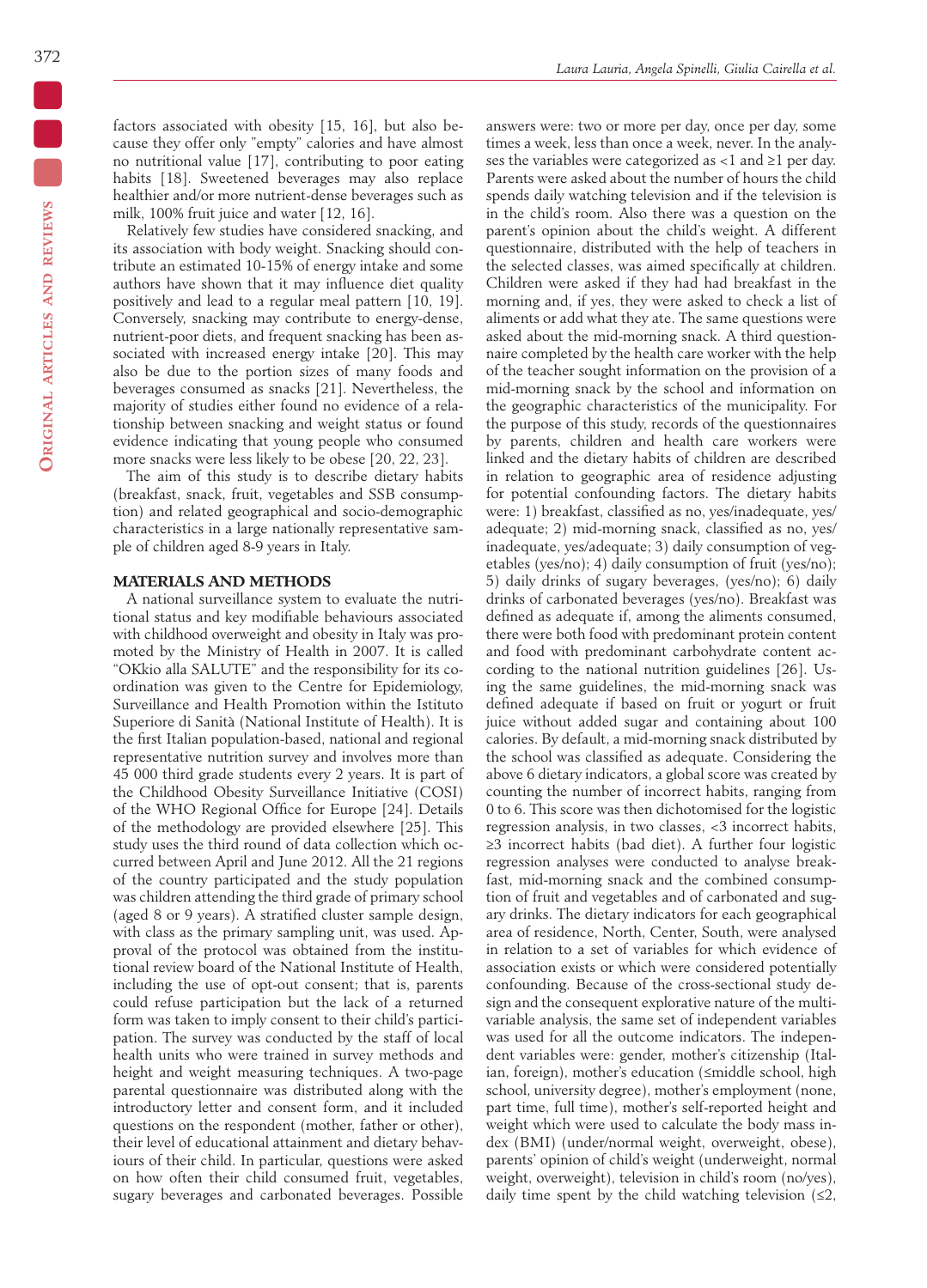>2 hours) and the municipality's population (<10 000 inhabitants, 10 000-50 000 inhabitants, >50 000 inhabitants, metropolis).

The socio-demographic characteristics of the sample and the prevalence of the main outcomes were compared by geographic area of residence using the Rao-Scott adjusted Pearson  $\chi^2$  test. Logistic regression models for complex surveys were used to explore factors associated with the outcome variables. Interaction terms between the independent variables and the geographical area of residence were tested when analysing the score of incorrect habits. All the analyses were performed using STATA, version 11.

#### **RESULTS**

A total of 2622 classes were involved in the survey providing a total of 51 145 children. Parents who refused their authorization for the participation of their child were 3%. Data were analysed only for those children who were at school on the day of the interview and who filled their questionnaire (46 307 children).

Data quality in terms of completeness was good; missing values were less than 5% for each of the considered variables except for self-reported weight and height of the mother (7% missing) *(Table 1)*. The pattern of missing values had the effect of reducing the total number of subjects available for the logistic regression models from 46 307 to less than 40 000. In order to avoid this large reduction in the number of subjects analysable, the variable BMI of the mother was used including the category "missing" so increasing the final number of subjects analysable at 42 182. No important differences were found when comparing results obtained from regression models using the variable BMI with and without missing.

The characteristics of the children show large differences among geographic areas of residence, except for the gender of the child *(Table 1)*. Usually it is the South which differs from the North and Center of the country. In the South, mothers were less well educated, less likely to be employed and there were fewer foreign women than in the North and Center. In the Center there is a higher proportion of residents in metropolitan areas. The prevalence of overweight and obese mothers was higher in the South and the parents' opinion that their child was overweight was 20.1%, 22.2% and 27.3% in the North, Center and South respectively. There is a strong North to South gradient in the children's use of television. In particular, 29.8%, 46.9% and 60.2% of children in the North, Center and South respectively, keep the TV set in their room and 11.8%, 14.5% and 22.2% of children, respectively, spend more than two hours per day watching television.

#### *Dietary habits*

In *Table 2*, the prevalence of the dietary habits are reported. Overall, more than half of the children (60.4%) reported to have eaten an appropriate breakfast in the morning, while 8.6% skipped breakfast, a habit which was more common in the South. Only 30.5% of the children ate an appropriate mid-morning snack, with a decrease from North to South. Overall, 19.4% of children had both a correct breakfast and a correct mid-morning snack.

About half of the sample, 48.8%, do not eat vegetables daily, this being more common in the South than the Center and North. Children who never eat vegetables are 7.0% (4.7%, 6.2% and 10.7% in North, Center and South respectively) (data not reported in Table). The intake of fruit is relatively more frequent and with minor differences between areas of residence. Three and a half percent never eat fruit (2.6%, 3.6% and 4.8% in North, Center and South respectively) (data not reported in Table). Overall, 21.8% (19.4%, 20.9% and 25.5% in North, Center and South respectively) do not consume fruit and/or vegetables daily.

Just less than half of the children (41.4%) drink sugary beverages at least once a day and 12.5% carbonated beverages, with higher percentages in the South.

Considering the total number of incorrect dietary habits (based on the 6 analysed indicators), most children of the North and the Center, about 52-53%, had 1 or 2 incorrect habits; in the South, most children, 52.9%, had 3-5 incorrect habits. Overall, 7.1% had no incorrect habits, with more in the North than South, while 0.8% had all the 6 dietary habits incorrect.

# *Type of food consumed for morning breakfast and mid-morning snack*

*Table 3a* lists the types of food more frequently consumed by children for the morning breakfast by geographic area of residence and gender of the child. Milk with or without cocoa was the more frequently consumed food at breakfast (66-67%), followed by biscuits (38-39%) and cereals (15-16%). About 9-10% of children consumed industrial sweet snacks and 7-8% consumed croissants. Only 5-7% of children consumed fruits or freshly prepared fruit juices and 4% consumed yogurt. In general males and females show similar percentages. There are some differences between geographic areas of residence. Children in the South tend to consume biscuits, cereals and tea less frequently, while children in the North tend to consume milk less frequently.

Dietary habits regarding the mid-morning snack *(Table 3b)* appear much more affected by the geographic area of residence. A sandwich was consumed by 20-22% of children, ranging from about 11-12% in the North to 29-30% in the South. In the North, compared to the South and the Center, children consumed fruit and crackers more frequently. In the Center a higher percentage of children consumed "focaccia" (a sort of pizza bread): about 14% *vs* 4-5%.

#### *Multivariate analyses*

The results of the logistic regression models applied to the dietary habits are reported in *Table 4*.

The model referred to the score of incorrect dietary habits shows that children who are more likely to have a better diet are females compared to males ( $OR = 0.81$ , p <0.001), have a higher educated mother (high school OR =  $0.62$ , p <  $0.001$ ; University OR =  $0.40$ , p <  $0.001$ ), are perceived by their parents as normal weight or overweight (reference=underweight: normal weight OR =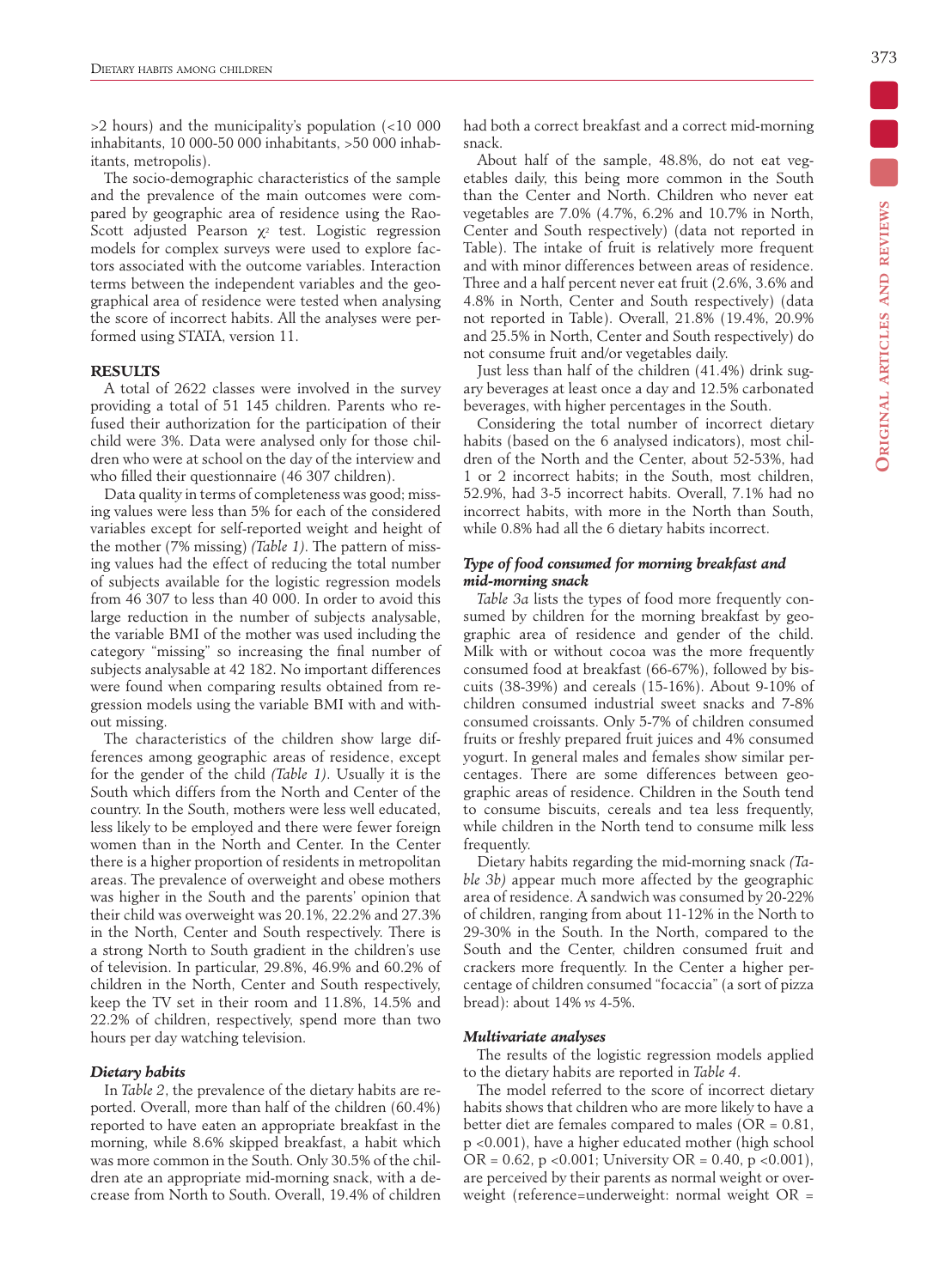Sample characteristics by geographic area of residence. Italy, 2012

| Sample characteristics*                                                                               | <b>North</b><br>$N = 19685$<br>% | <b>Center</b><br>$N = 9831$<br>% | <b>South</b><br>$N = 16791$<br>$\%$ | P value | <b>Italy</b><br>$N = 46307$<br>% |
|-------------------------------------------------------------------------------------------------------|----------------------------------|----------------------------------|-------------------------------------|---------|----------------------------------|
| Child's gender                                                                                        |                                  |                                  |                                     |         |                                  |
| male                                                                                                  | 51.0                             | 50.5                             | 51.0                                | 0.767   | 50.9                             |
| female                                                                                                | 49.0                             | 49.5                             | 49.0                                |         | 49.1                             |
| missing                                                                                               | $\overline{\phantom{a}}$         | $\overline{\phantom{a}}$         | $\overline{\phantom{a}}$            |         | $\frac{1}{2}$                    |
| Mother's citizenship                                                                                  |                                  |                                  |                                     |         |                                  |
| Italian                                                                                               | 82.9                             | 87.5                             | 95.7                                | < 0.001 | 88.2                             |
| foreign                                                                                               | 17.1                             | 12.5                             | 4.3                                 |         | 11.8                             |
| missing                                                                                               | 3.9                              | 4.5                              | 5.6                                 |         | 4.6                              |
| Mother's education                                                                                    |                                  |                                  |                                     |         |                                  |
| <high school<="" td=""><td>31.4</td><td>29.7</td><td>43.5</td><td>&lt; 0.001</td><td>35.1</td></high> | 31.4                             | 29.7                             | 43.5                                | < 0.001 | 35.1                             |
| high school                                                                                           | 49.4                             | 49.0                             | 42.1                                |         | 46.9                             |
| university                                                                                            | 19.3                             | 21.3                             | 14.4                                |         | 18.1                             |
| missing                                                                                               | 4.1                              | 5.0                              | 6.0                                 |         | 5.0                              |
| Mother's employment                                                                                   |                                  |                                  |                                     |         |                                  |
| not employed                                                                                          | 25.6                             | 29.3                             | 51.5                                | < 0.001 | 35.1                             |
| part time                                                                                             | 32.7                             | 30.4                             | 22.6                                |         | 28.8                             |
| fulltime                                                                                              | 41.8                             | 40.3                             | 25.9                                |         | 36.1                             |
| missing                                                                                               | 2.8                              | 3.8                              | 4.5                                 |         | 3.6                              |
| Mother's weight status                                                                                |                                  |                                  |                                     |         |                                  |
| ≤normoweight                                                                                          | 77.1                             | 77.0                             | 67.9                                | < 0.001 | 74.0                             |
| overweight                                                                                            | 17.4                             | 17.8                             | 24.1                                |         | 19.7                             |
| obese                                                                                                 | 5.5                              | 5.2                              | 8.0                                 |         | 6.3                              |
| missing                                                                                               | 6.1                              | 6.9                              | 8.2                                 |         | 7.0                              |
| Parent's opinion of child's weight                                                                    |                                  |                                  |                                     |         |                                  |
| underweight                                                                                           | 7.5                              | $8.0\,$                          | 7.2                                 | < 0.001 | 7.5                              |
| normoweight                                                                                           | 72.4                             | 69.8                             | 65.5                                |         | 69.5                             |
| overweight                                                                                            | 20.1                             | 22.2                             | 27.3                                |         | 23.0                             |
| missing                                                                                               | 2.3                              | 3.1                              | 3.4                                 |         | 3.0                              |
| TV in child's bedroom                                                                                 |                                  |                                  |                                     |         |                                  |
| no                                                                                                    | 70.2                             | 53.1                             | 39.8                                | < 0.001 | 56.4                             |
| yes                                                                                                   | 29.8                             | 46.9                             | 60.2                                |         | 43.6                             |
| missing                                                                                               | 2.6                              | 3.4                              | 4.2                                 |         | 3.3                              |
| Hours watching TV daily                                                                               |                                  |                                  |                                     |         |                                  |
| $\leq$ 2                                                                                              | 88.2                             | 85.5                             | 77.8                                | < 0.001 | 84.1                             |
| >2                                                                                                    | 11.8                             | 14.5                             | 22.2                                |         | 15.9                             |
| missing                                                                                               | 1.8                              | 2.4                              | 3.1                                 |         | 2.3                              |
| Municipality size (residents)                                                                         |                                  |                                  |                                     |         |                                  |
| $<$ 10 000                                                                                            | 36.7                             | 21.2                             | 23.0                                | < 0.001 | 28.9                             |
| 50 000                                                                                                | 26.2                             | 21.9                             | 29.8                                |         | 26.5                             |
| 50 000+                                                                                               | 14.6                             | 16.5                             | 19.3                                |         | 16.6                             |
| metropolis                                                                                            | 22.4                             | 40.4                             | 27.8                                |         | 28.0                             |
| missing                                                                                               | 0.3                              | $1.4$                            | 1.7                                 |         | 1.0                              |

\*For each variable, percentages are calculated on the total of subjects excluding missing. Percentage of missings are calculated on the total.

0.70, p <0.001; overweight OR = 0.59, p <0.001), live in a big city (metropolis  $OR = 0.78$ , p <0.001); on the contrary, children who are more likely to have a bad diet (>3 incorrect dietary habits) have a foreign mother (OR = 1.29,  $p \le 0.001$ ), have an overweight mother (overweight OR =  $1.08$ , p = 0.02; obese OR = 1.16, p  $= 0.014$ ), have the TV in their bedroom (OR = 1.46, p <0.001), spend daily more than 2 hours watching TV (OR = 1.57, p <0.001) and are residents in the South or in the Center (South OR =  $1.74$ , p < 0.001; Center OR  $= 1.11$ ,  $p = 0.052$ ).

Significant interaction terms were found between geographic area of residence and two of the independent variables: mother's citizenship and time spent daily watching TV. The results of the stratified analysis by geographic area of residence are reported in *Table 5*.

H)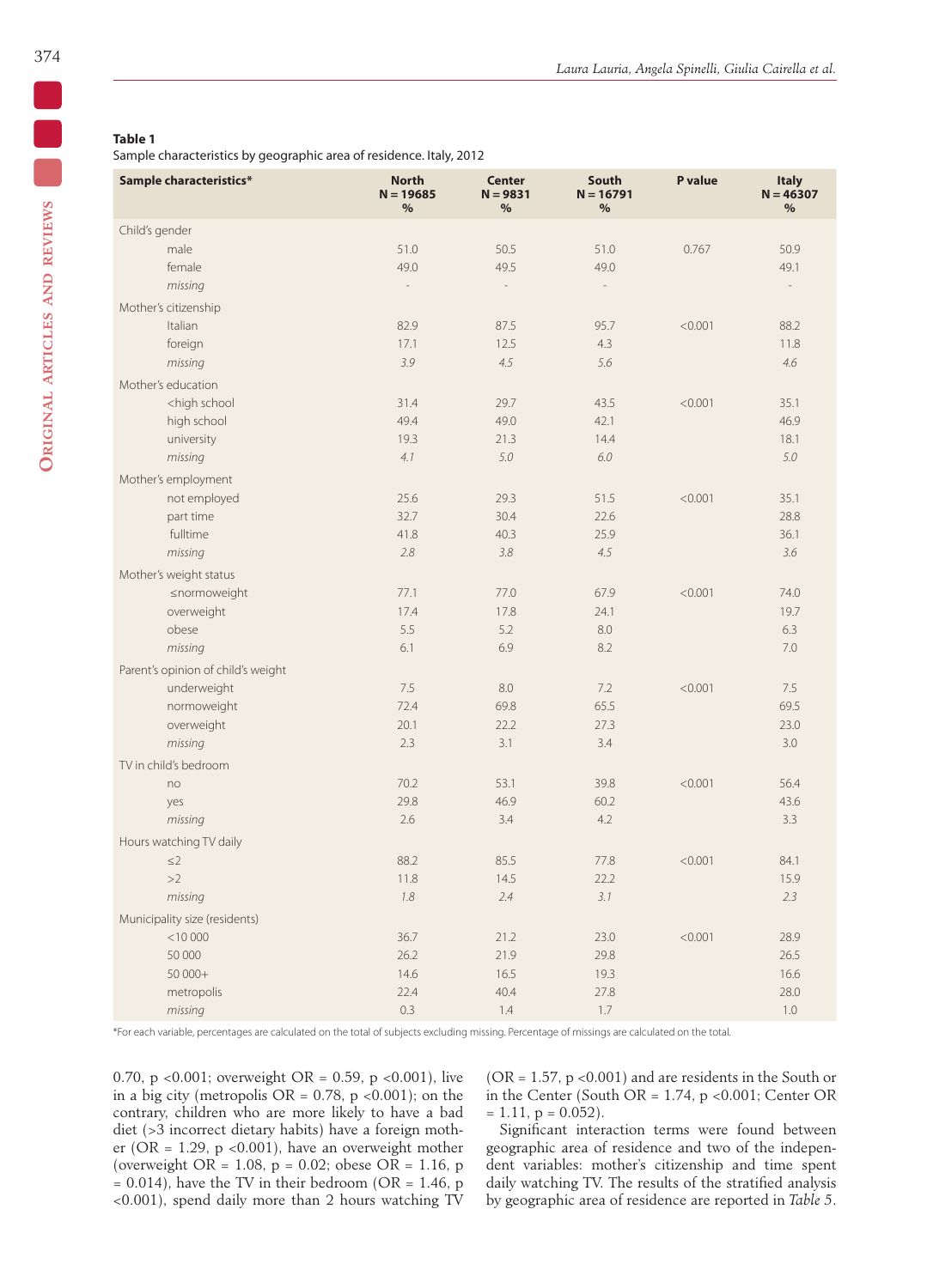Dietary indicators by geographic area of residence. Italy, 2012

| Dietary indicators*                | North % | Center % | South % | P value | Italy % |
|------------------------------------|---------|----------|---------|---------|---------|
| Breakfast                          |         |          |         |         |         |
| adequate                           | 62.9    | 63.9     | 55.1    | < 0.001 | 60.4    |
| inadequate                         | 31.3    | 28.0     | 32.3    |         | 31.0    |
| no                                 | 5.8     | 8.0      | 12.6    |         | 8.6     |
| Mid-morning snack                  |         |          |         |         |         |
| adequate                           | 37.1    | 29.4     | 21.9    | < 0.001 | 30.5    |
| inadequate                         | 57.0    | 67.1     | 74.9    |         | 64.8    |
| no                                 | 5.9     | 3.5      | 3.8     |         | 4.7     |
| Fruits/vegetables                  |         |          |         |         |         |
| less than once a day               | 19.4    | 20.9     | 25.5    | < 0.001 | 21.8    |
| Fruits                             |         |          |         |         |         |
| less than once a day               | 27.8    | 29.0     | 29.7    | 0.016   | 28.7    |
| Vegetables                         |         |          |         |         |         |
| less than once a day               | 38.9    | 44.1     | 65.2    | < 0.001 | 48.8    |
| Carbonated/sugary drinks           |         |          |         |         |         |
| at least once a day                | 43.6    | 39.9     | 46.8    | < 0.001 | 43.9    |
| Carbonated drinks                  |         |          |         |         |         |
| at least once a day                | 9.9     | 9.5      | 17.7    | < 0.001 | 12.5    |
| Sugary drinks                      |         |          |         |         |         |
| at least once a day                | 41.8    | 37.9     | 43.0    | < 0.001 | 41.4    |
| Number of incorrect dietary habits |         |          |         |         |         |
| $\mathbf{0}$                       | 9.5     | 7.7      | 3.5     | < 0.001 | 7.1     |
| $1 - 2$                            | 52.6    | 52.1     | 42.4    |         | 49.0    |
| $3 - 5$                            | 37.5    | 39.6     | 52.9    |         | 43.1    |
| 6                                  | 0.5     | 0.6      | 1.3     |         | 0.8     |

\*Missing values for all variables ranging from 0.1 to 3.7%.

Mother's citizenship is significantly associated with the number of incorrect dietary habits in the North and in the Center, but not in the South where the prevalences of a bad diet by the categories of the independent variables are higher but more similar to each other (North – IT: 36.5%, FO: 48.1%, OR = 1.31; Center – IT: 39.5%, FO: 50.8%, OR = 1.42; South – IT: 55.9%, FO: 54.2%,  $OR = 0.93$ ). The hours spent by the children watching TV daily is associated with a bad diet in all the 3 geographic areas, although with less strength going from the North to the South.

In *Table 4*, the results of the logistic regression models applied to the specific outcome indicators are also shown. The consumption of fruit and vegetables were combined as well as was the consumption of carbonated and sugar-sweetened drinks.

Females are less likely than males to have incorrect behaviours for all the outcomes except for breakfast. Children of foreign mothers have similar behaviours to children of Italian mothers with respect to breakfast and mid-morning snack, but they are less likely to have a low consumption of fruit/vegetables and more likely to have a high consumption of carbonated/sugar-sweetened drinks. A low level of mother's education, to have the TV in the bedroom and to spend more than two hours watching TV are factors strongly associated with an inadequate breakfast and mid-morning snack, with a low consumption of fruit/vegetables and with a high consumption of carbonated/sugar-sweetened drinks. Children whose mother is not employed are more likely to have no/inadequate breakfast and no/inadequate mid-morning snack but they are also more likely to consume fruit/vegetables.

Children with an overweight mother are more likely to drink SSBs at least once a day. Those who are perceived by their mother as overweight are more likely to consume fruit/vegetables and less likely to consume carbonated/sugar-sweetened drinks at least once a day but they also are more likely to have a no/inadequate breakfast. To live in a metropolis with respect to small towns or to live in the North respect to the South, are associated with best performances of all the outcomes except the carbonated/sugar-sweetened drinks.

#### **DISCUSSION**

The surveillance system OKkio alla SALUTE periodically investigates the eating habits of a large sample of primary school children in Italy. This monitoring in the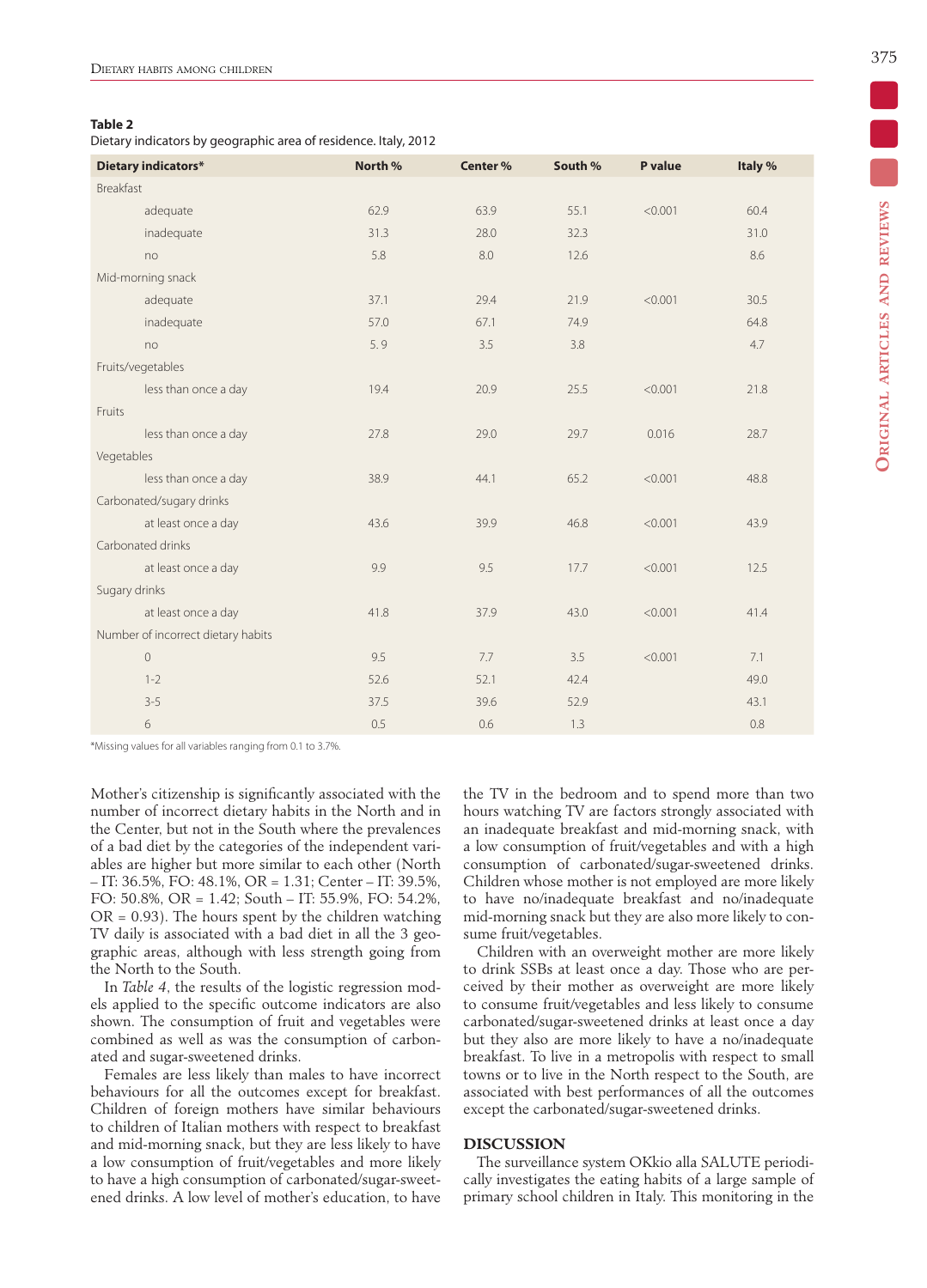List of most popular food/beverages at breakfast and mid-morning snack by sex and geographic area of residence. Italy, 2012

|                                                                |              | <b>North</b>   |                | <b>Center</b>  |                | <b>South</b>   |              | <b>Italy</b>   |  |  |
|----------------------------------------------------------------|--------------|----------------|----------------|----------------|----------------|----------------|--------------|----------------|--|--|
|                                                                | <b>Males</b> | <b>Females</b> | <b>Males</b>   | <b>Females</b> | <b>Males</b>   | <b>Females</b> | <b>Males</b> | <b>Females</b> |  |  |
| a. Top eleven foods/beverages more consumed for breakfast      |              |                |                |                |                |                |              |                |  |  |
| Milk/milk-cocoa                                                | 65.1         | 63.9           | 69.9           | 66.8           | 68.1           | 68.3           | 67.2         | 66             |  |  |
| <b>Biscuits</b>                                                | 39.4         | 39.5           | 42.6           | 38.8           | 35.4           | 34.5           | 38.7         | 37.8           |  |  |
| Cereals                                                        | 18.7         | 16.3           | 17.4           | 15.9           | 12.1           | 12.2           | 16.3         | 14.9           |  |  |
| Sweet snack                                                    | 9.3          | 8.2            | 12.2           | 9.9            | 10.5           | 8.1            | 10.3         | 8.6            |  |  |
| Croissant                                                      | 11           | 9.1            | 3.7            | 3.4            | 7.8            | 6.6            | 8.5          | 7.1            |  |  |
| Tea                                                            | 11           | 11.6           | 6.2            | 6              | $\overline{4}$ | 3.3            | 7.7          | 7.7            |  |  |
| Fruit drinks                                                   | 7.4          | 6.8            | 6.3            | 6.1            | 7.2            | 7.4            | 7.1          | 6.9            |  |  |
| Bread and chocolate                                            | 6            | 6.4            | 4.7            | 5.4            | 4.6            | 4.9            | 5.3          | 5.7            |  |  |
| Fruit/fruit juice                                              | 5.9          | 7.6            | 4.7            | 5.6            | 4.8            | 6              | 5.3          | 6.6            |  |  |
| Toast                                                          | 4.3          | 4.5            | 5.1            | 5.5            | 5.7            | 5.9            | 4.9          | 5.1            |  |  |
| Yogurt                                                         | 4.5          | 4.7            | $\overline{4}$ | 4.5            | 3.8            | 3.7            | 4.1          | 4.3            |  |  |
| b. Top ten foods/beverages more consumed for mid-morning snack |              |                |                |                |                |                |              |                |  |  |
| Sandwich                                                       | 12.4         | 11.8           | 28.3           | 25.5           | 30.1           | 29             | 21.8         | 20.5           |  |  |
| Fruit drinks                                                   | 22.5         | 17.5           | 22             | 18.1           | 21.3           | 18             | 22           | 17.8           |  |  |
| Crackers                                                       | 16.8         | 19.4           | $\overline{9}$ | 12.5           | 12.4           | 14.1           | 13.7         | 16.1           |  |  |
| Sweet snack                                                    | 13.8         | 12.2           | 15.4           | 14.4           | 12.3           | 11.2           | 13.6         | 12.3           |  |  |
| Fruit                                                          | 19.6         | 20.8           | 9.2            | 10.5           | 6.8            | 8.8            | 13           | 14.5           |  |  |
| <b>Biscuits</b>                                                | 8.4          | 9.3            | 12.7           | 12.2           | 10.6           | 11             | 10           | 10.5           |  |  |
| Croissant                                                      | 10.7         | 8.3            | 3.5            | 3.2            | 9.9            | 9.6            | 8.9          | 7.7            |  |  |
| Focaccia (sort of pizza)                                       | 4.1          | 4.4            | 14.1           | 14.2           | 5.3            | 4.8            | 6.6          | 6.6            |  |  |
| Tea                                                            | 8.3          | 7.3            | 6.2            | 6.2            | 3.6            | 3.5            | 6.2          | 5.8            |  |  |
| Sweet snack                                                    | 5.5          | 5.3            | 3.9            | 3.4            | $\overline{4}$ | 3.3            | 4.7          | 4.2            |  |  |

school setting plays an important role in the development and assessment the effectiveness of the nutrition programs and other lifestyle interventions for the prevention of obesity [27]. The data do not allow us to make a simple judgment on the overall dietary pattern, but to measure dietary risk indicators in order to highlight trends over time and identify subgroups at risk of dietary vulnerability. This methodology is appropriate for planning preventive public health interventions to modify nutritional habits. The results presented here show that dietary habits in some Italian children are not in line with the Dietary Guidelines: 1 in 10 children skips breakfast; 3 out of 5 consume an inadequate midmorning snack; 1 child in 2 does not consume vegetables daily and 1 child in 5 does not consume both fruits and vegetables daily. Only 1 in 13 consumes fruits and vegetables at least 5 times a day as recommended (not reported in Table). Overall, only 1 in 5 children eats an adequate breakfast and snack.

Milk, biscuits and breakfast-cereals are the most popular foods for breakfast, regardless of gender and geographical location; sandwich and fruit drinks are the favourite foods for mid-morning snack in all the Italian regions and the virtuous habit to consume fruit as a snack is more common in Northern Italy.

In Southern Italy, the most deprived area of the country, the diet tends to be worst. In fact, the risk of 3 or more incorrect eating habits is almost double among the children living in Southern Italy in comparison to those of the North and the Center. Besides, having a more educated mother is associated with better eating habits. In the Southern Italian regions it is also more common to have TV in the bedroom and to watch it for longer than the recommended limits [28]. Regarding this specific topic, some authors report the association between use of TV and habit to consume sugar-sweetened beverages [29].

The percentage of children who skip breakfast in our study is lower compared with other European countries, which show percentages ranging from 10 to 30% [30, 31]. A study conducted in England shows that 14% of children aged 5-15 skip breakfast with considerable variation in the age subgroups; in particular, among the 7-10 years old children, the percentage skipping breakfast is 6% [32].

Compared with those who eat breakfast, those who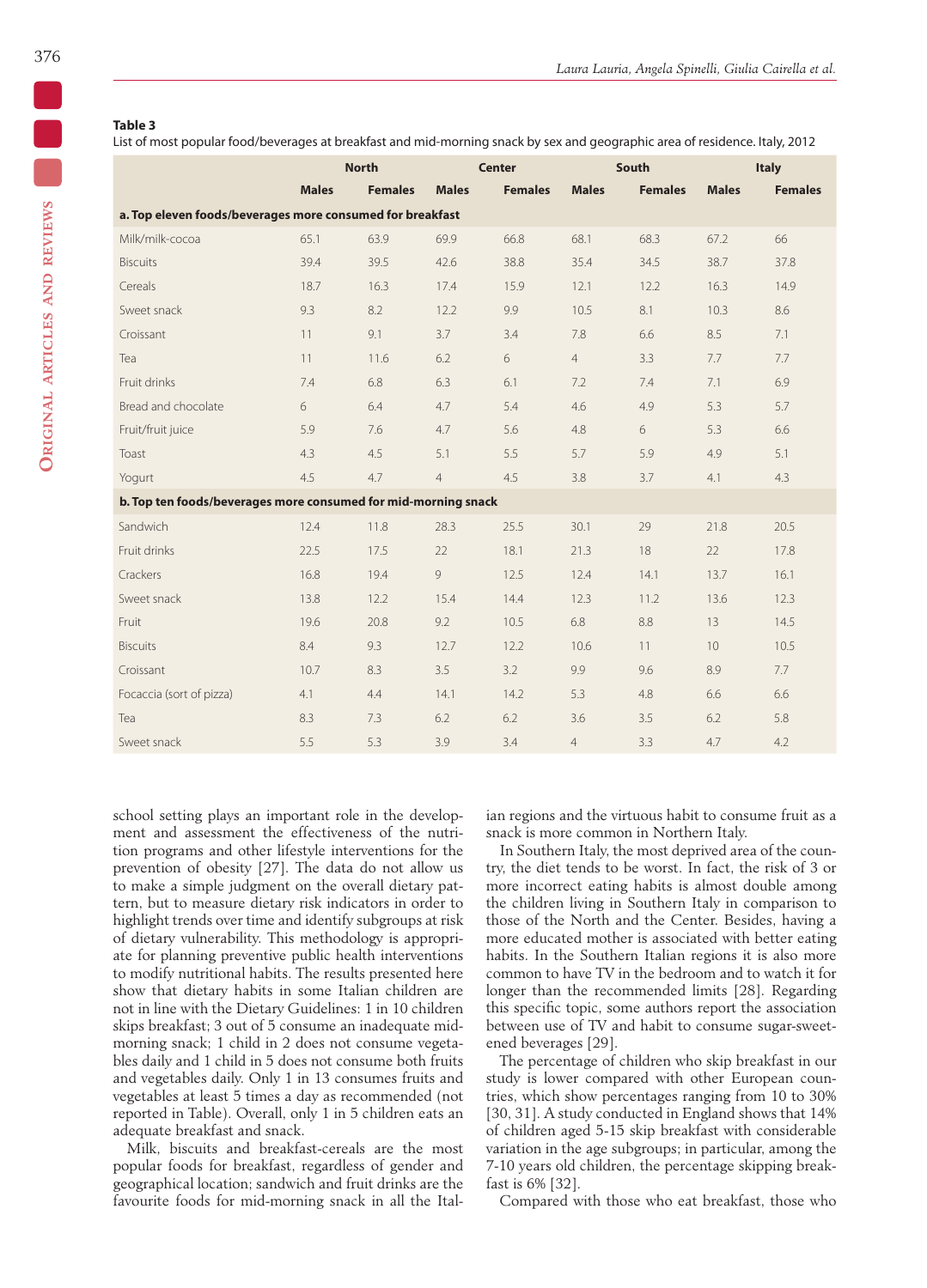Logistic regression models for dietary habits outcomes

| <b>Variables</b>                   | $\mathbf N$ |       | <b>Incorrect dietary</b><br>habits ≥3 out of 6<br>(bad diet)*<br>$N = 42182$ |         | <b>Breakfast</b><br>none/inadequate<br>$N = 42148$ |              | <b>Mid-morning snack</b><br>none/inadequate<br>$N = 40670$ |       |              | <b>Fruits/vegetables</b><br>less than once a day<br>$N = 41712$ |       |              | Carbonated/sugary<br>drinks<br>at least once a day<br>$N = 41870$ |       |              |         |
|------------------------------------|-------------|-------|------------------------------------------------------------------------------|---------|----------------------------------------------------|--------------|------------------------------------------------------------|-------|--------------|-----------------------------------------------------------------|-------|--------------|-------------------------------------------------------------------|-------|--------------|---------|
|                                    | 42182       | prev^ | <b>OR</b>                                                                    | P       | prev^                                              | <b>OR</b>    | P                                                          | prev^ | <b>OR</b>    | P                                                               | prev^ | <b>OR</b>    | P                                                                 | prev^ | <b>OR</b>    | P       |
| Child's gender                     |             |       |                                                                              |         |                                                    |              |                                                            |       |              |                                                                 |       |              |                                                                   |       |              |         |
| males                              | 21349       | 47.1  | $\mathbf{1}$                                                                 |         | 38.3                                               | $\mathbf{1}$ |                                                            | 70.6  | 1            |                                                                 | 22.9  | $\mathbf{1}$ |                                                                   | 46.5  | $\mathbf{1}$ |         |
| females                            | 20833       | 42.3  | 0.81                                                                         | < 0.001 | 39.8                                               | 1.07         | 0.005                                                      | 68.6  | 0.91         | 0.001                                                           | 20.7  | 0.88         | < 0.001                                                           | 40.2  | 0.77         | < 0.001 |
| Mother's citizenship               |             |       |                                                                              |         |                                                    |              |                                                            |       |              |                                                                 |       |              |                                                                   |       |              |         |
| Italian                            | 37551       | 44.1  | $\mathbf{1}$                                                                 |         | 39.1                                               | $\mathbf{1}$ |                                                            | 69.8  |              |                                                                 | 22.6  | $\mathbf{1}$ |                                                                   | 40.6  | $\mathbf{1}$ |         |
| foreign                            | 4631        | 49.4  | 1.29                                                                         | < 0.001 | 38.3                                               | 0.97         | 0.523                                                      | 68.3  | 1.07         | 0.277                                                           | 16.1  | 0.64         | < 0.001                                                           | 64.5  | 2.56         | < 0.001 |
| <b>Mother's education</b>          |             |       |                                                                              |         |                                                    |              |                                                            |       |              |                                                                 |       |              |                                                                   |       |              |         |
| < high school                      | 14558       | 57.1  | 1                                                                            |         | 44.5                                               | $\mathbf{1}$ |                                                            | 72.9  | 1            |                                                                 | 26.1  | $\mathbf{1}$ |                                                                   | 55.0  | $\mathbf{1}$ |         |
| high school                        | 19919       | 41.5  | 0.62                                                                         | < 0.001 | 38.3                                               | 0.84         | < 0.001                                                    | 68.7  | 0.90         | 0.006                                                           | 21.0  | 0.81         | < 0.001                                                           | 39.7  | 0.60         | < 0.001 |
| university                         | 7705        | 29.6  | 0.40                                                                         | < 0.001 | 30.6                                               | 0.64         | < 0.001                                                    | 65.9  | 0.85         | 0.007                                                           | 15.9  | 0.60         | < 0.001                                                           | 31.1  | 0.44         | < 0.001 |
| Mother's employment                |             |       |                                                                              |         |                                                    |              |                                                            |       |              |                                                                 |       |              |                                                                   |       |              |         |
| full time                          | 15296       | 41.1  | 1                                                                            |         | 37.0                                               | $\mathbf{1}$ |                                                            | 67.3  | 1            |                                                                 | 21.3  | $\mathbf{1}$ |                                                                   | 40.7  | $\mathbf{1}$ |         |
| part time                          | 12170       | 41.6  | 0.94                                                                         | 0.069   | 37.2                                               | 0.98         | 0.572                                                      | 68.1  | 1.02         | 0.658                                                           | 20.6  | 0.91         | 0.02                                                              | 41.4  | 0.96         | 0.245   |
| not employed                       | 14716       | 51.0  | 1.00                                                                         | 0.927   | 42.7                                               | 1.08         | 0.023                                                      | 73.4  | 1.09         | 0.037                                                           | 23.4  | 0.92         | 0.032                                                             | 47.8  | 1.01         | 0.738   |
| Mother's weight status             |             |       |                                                                              |         |                                                    |              |                                                            |       |              |                                                                 |       |              |                                                                   |       |              |         |
| ≤normoweight                       | 30488       | 42.6  | 1                                                                            |         | 37.6                                               | $\mathbf{1}$ |                                                            | 69.2  | $\mathbf{1}$ |                                                                 | 21.4  | 1            |                                                                   | 41.3  | $\mathbf{1}$ |         |
| overweight                         | 8089        | 49.2  | 1.08                                                                         | 0.02    | 42.3                                               | 1.09         | 0.011                                                      | 70.7  | 0.97         | 0.456                                                           | 22.6  | 1.01         | 0.849                                                             | 47.5  | 1.09         | 0.007   |
| obese                              | 2519        | 53.0  | 1.16                                                                         | 0.014   | 44.0                                               | 1.09         | 0.1                                                        | 69.8  | 0.89         | 0.083                                                           | 24.1  | 1.04         | 0.481                                                             | 51.9  | 1.22         | < 0.001 |
| missing                            | 1086        | 50.7  | 1.18                                                                         | 0.038   | 42.9                                               | 1.14         | 0.102                                                      | 71.9  | 1.04         | 0.709                                                           | 22.9  | 1.04         | 0.636                                                             | 51.2  | 1.28         | 0.002   |
| Parent's opinion of child's weight |             |       |                                                                              |         |                                                    |              |                                                            |       |              |                                                                 |       |              |                                                                   |       |              |         |
| underweight                        | 3146        | 53.2  | $\mathbbm{1}$                                                                |         | 38.6                                               | 1            |                                                            | 71.1  | $\mathbf{1}$ |                                                                 | 30.7  | $\mathbf{1}$ |                                                                   | 47.3  | $\mathbf{1}$ |         |
| normoweight                        | 29419       | 44.1  | 0.70                                                                         | < 0.001 | 37.8                                               | 0.98         | 0.605                                                      | 69.2  | 0.93         | 0.18                                                            | 21.2  | 0.60         | < 0.001                                                           | 43.9  | 0.91         | 0.067   |
| overweight                         | 9617        | 44.0  | 0.59                                                                         | < 0.001 | 43.1                                               | 1.14         | 0.014                                                      | 70.3  | 0.92         | 0.159                                                           | 20.8  | 0.53         | < 0.001                                                           | 40.8  | 0.71         | < 0.001 |
| TV in child's bedroom              |             |       |                                                                              |         |                                                    |              |                                                            |       |              |                                                                 |       |              |                                                                   |       |              |         |
| no                                 | 24185       | 38.2  | $\mathbf{1}$                                                                 |         | 35.9                                               | 1            |                                                            | 67.2  | $\mathbf{1}$ |                                                                 | 19.1  | 1            |                                                                   | 38.5  | $\mathbf{1}$ |         |
| yes                                | 17997       | 53.3  | 1.46                                                                         | < 0.001 | 43.2                                               | 1.21         | < 0.001                                                    | 72.8  | 1.10         | 0.011                                                           | 25.3  | 1.27         | < 0.001                                                           | 49.8  | 1.41         | < 0.001 |
| Hours watching TV daily            |             |       |                                                                              |         |                                                    |              |                                                            |       |              |                                                                 |       |              |                                                                   |       |              |         |
| $\leq$ 2                           | 35553       | 42.0  | $\mathbf{1}$                                                                 |         | 38.1                                               | $\mathbf{1}$ |                                                            | 68.8  | $\mathbf{1}$ |                                                                 | 20.5  | 1            |                                                                   | 41.1  | 1            |         |
| >2                                 | 6629        | 59.5  | 1.57                                                                         | < 0.001 | 44.1                                               | 1.11         | 0.002                                                      | 74.2  | 1.12         | 0.008                                                           | 28.7  | 1.43         | < 0.001                                                           | 55.8  | 1.46         | < 0.001 |
| Municipality's size (residents)    |             |       |                                                                              |         |                                                    |              |                                                            |       |              |                                                                 |       |              |                                                                   |       |              |         |
| < 10000                            | 13672       | 46.6  | $\mathbf{1}$                                                                 |         | 39.5                                               | $\mathbf{1}$ |                                                            | 72.7  | $\mathbf{1}$ |                                                                 | 22.7  | $\mathbf{1}$ |                                                                   | 44.2  | $\mathbf{1}$ |         |
| 10000-50000                        | 11994       | 46.7  | 0.98                                                                         | 0.735   | 40.7                                               | 1.05         | 0.196                                                      | 70.5  | 0.83         | 0.151                                                           | 22.7  | 0.99         | 0.78                                                              | 43.7  | 1.03         | 0.48    |
| >50000                             | 8818        | 43.6  | 0.91                                                                         | 0.092   | 38.5                                               | 1.00         | 0.936                                                      | 73.1  | 0.93         | 0.626                                                           | 20.8  | 0.91         | 0.034                                                             | 41.3  | 1.00         | 0.949   |
| metropolis                         | 7698        | 41.5  | 0.78                                                                         | < 0.001 | 37.3                                               | 0.92         | 0.039                                                      | 63.4  | 0.58         | < 0.001                                                         | 20.7  | 0.86         | 0.001                                                             | 43.7  | 1.05         | 0.285   |
| Geographic area                    |             |       |                                                                              |         |                                                    |              |                                                            |       |              |                                                                 |       |              |                                                                   |       |              |         |
| north                              | 18255       | 38.4  | $\mathbf{1}$                                                                 |         | 36.9                                               | $\mathbf{1}$ |                                                            | 62.9  | 1            |                                                                 | 19.5  | $\mathbf{1}$ |                                                                   | 43.2  | $\mathbf{1}$ |         |
| center                             | 8972        | 40.8  | 1.11                                                                         | 0.052   | 35.5                                               | 0.92         | 0.044                                                      | 71.2  | 1.59         | < 0.001                                                         | 20.9  | 1.06         | 0.203                                                             | 39.2  | 0.82         | < 0.001 |
| south                              | 14955       | 55.9  | 1.74                                                                         | < 0.001 | 44.3                                               |              | 1.18 < 0.001                                               | 78.5  | 2.11         | $< 0.001$ 25.7                                                  |       | 1.21         | < 0.001                                                           | 46.3  | 1.02         | 0.483   |

\*For missing indicators the added value is 0. ^prevalence.

skip breakfast have reduced intakes of many nutrients, including vitamins A, E, C, B6 and B12, folate, iron, calcium, phosphorus, magnesium, potassium and dietary fibres [33, 34]. Breakfast skippers are also less likely to meet the daily recommendations for food groups such as vegetables and fruits [35].

Conversely, eating breakfast may prevent energy dense snacking and the consumption of energy-rich foods [36]. Moreover, regular breakfast consumption has been associated with improved cognitive performance and with overall dietary quality and nutritional profiles in school-aged children and adolescents [9, 10]. Ξ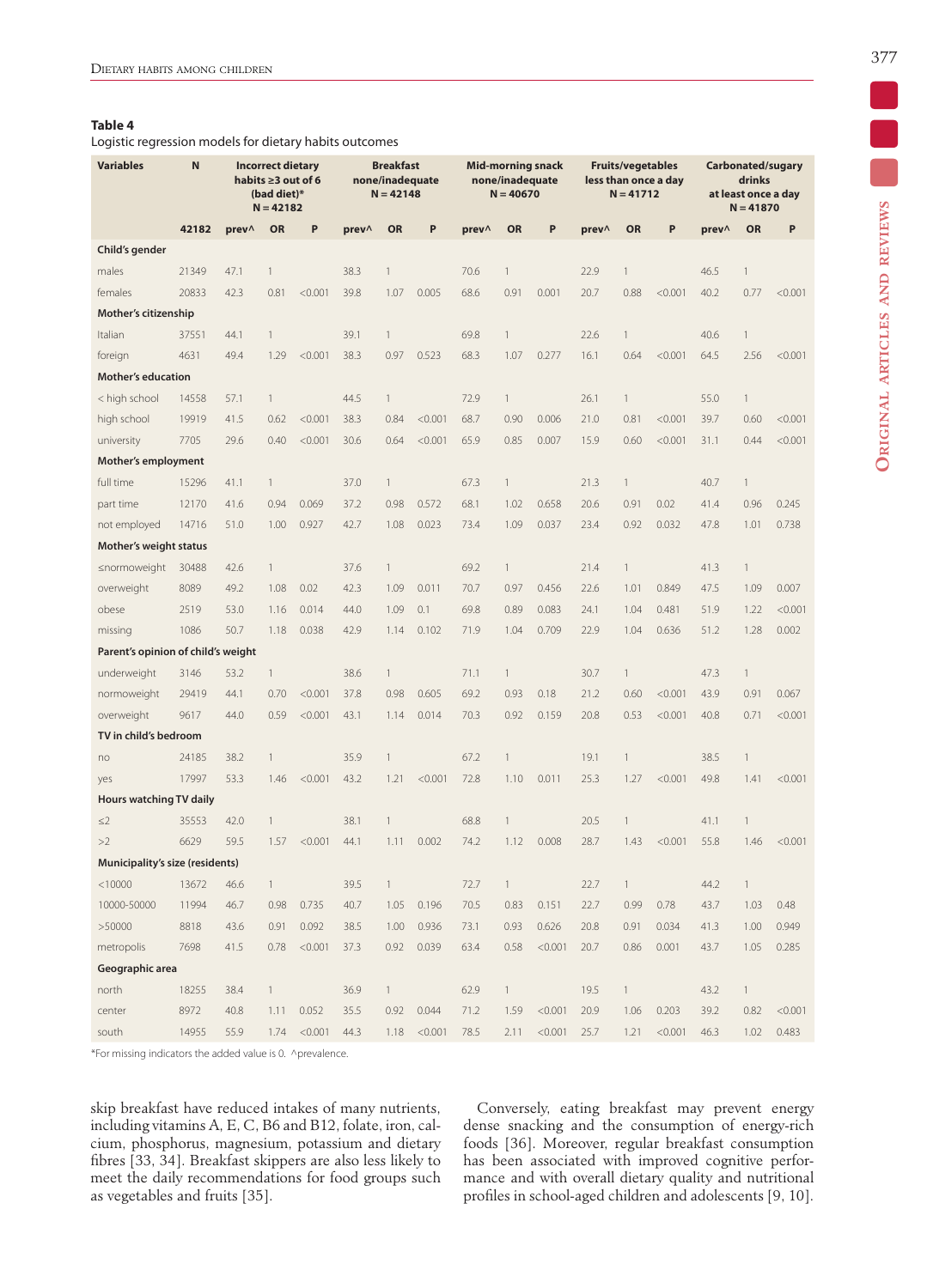Stratified logistic regression models of 3 or more incorrect habits (bad diet) by geographic area of residence

| <b>Variables</b>          | <b>North</b> |       |           | <b>Center</b> |       |           | South   |                 |           |         |
|---------------------------|--------------|-------|-----------|---------------|-------|-----------|---------|-----------------|-----------|---------|
|                           |              | prev^ | <b>OR</b> | P             | prev^ | <b>OR</b> | P       | $prev^{\wedge}$ | <b>OR</b> | P       |
| Mother's citizenship      | Italian      | 36.5  |           |               | 39.5  |           |         | 55.9            |           |         |
|                           | foreign      | 48.1  | 1.31      | < 0.001       | 50.8  | .42       | < 0.001 | 54.2            | 0.93      | 0.411   |
| Hours watching TV per day | $\leq$ 2     | 36.2  |           |               | 38.7  |           |         | 53.5            |           |         |
|                           | >2           | 56.0  | 1.78      | < 0.001       | 53.7  | .53       | < 0.001 | 64.3            | 1.41      | < 0.001 |

OR adjusted for all variables listed in *Table 4*. ^prevalence.

A study conducted among children 11-years old in nine European countries [37] shows rates of daily intake of fruit ranging from 30.2% (Norway) to 48.8% (Austria), and rates of daily intake of vegetables ranging from 33.6% (Spain) to 60.9% (Netherlands). In comparison, our study shows a higher rate of daily intake of fruit (71.3%) and a rate of daily intake of vegetable (51.2%) which is lower than Netherlands and Belgium (57.8%). An Australian study [38], based on information collected by parents, reports a rate of daily intake of soft drinks (carbonated drinks) among 8-14 aged children of 13.3%, similar to our result (12.5%). The authors recognise a possible underestimation due to the method of collecting data. In fact, previous Australian studies based on information collected directly by children using 24 hour dietary recall methods, found that around one-third of them had consumed soft drinks on the day before the surveys [39, 40]. A Spanish study [41] reports that 9.1% of children aged 6-9 consume SSBs 4 days or more per week; but the same authors argue that it is difficult to compare this low value with that of other studies because of different definition of SSB and the consumption of these drinks.

The results of our study are in line with other Italian studies [42, 43] and confirm that the diets of disadvantaged children are less likely to comply with the Italian Dietary Guidelines [26]. Parental education is one of the main socio-economic indicators related to childhood obesity and dietary habits. Several studies have also shown a lower consumption of fruit and vegetables and a higher intake of energy-dense foods in children with parental low socio economic level [44].

Thus, special attention should be given to parents and their children with lower socio economic status when developing school and community based strategies of promoting healthy eating to decrease childhood overweight (1).

Fruit and vegetables are an excellent source of important nutrients, including potassium, folate, fiber, vitamin A, vitamin C, vitamin K, and many phytochemicals. There is compelling evidence that diets rich in fruit and vegetables have health-protective effects. In addition, replacing energy-dense foods with fruit and vegetables may help healthy weight management. Most research on the associations between fruit and vegetable consumption and health has focused on adults, but there is also growing evidence that fruit and vegetable consumption may prevent obesity and protect health in children [45]. Targeting young people is also important because evidence suggests that dietary behaviours track from childhood to adolescence and into adulthood [46]. Our data show that only 7.4% of children eat fruit and/or vegetables 5 times a day whereas 21.9% do not eat them daily; the consumption of these foods is lower in the South.

Some studies addressing the relationship between meal frequency and obesity risk in children and adolescents reported a consistent association between skipping meals and obesity. Our data show that 8.6% of children skip breakfast and 4.7% skip mid-morning snack. It would appear prudent to promote a regular meal pattern with 5 balanced meals per day for children and their families [19]. Breakfast has an essential role for a healthy diet and may be considered the most important meal of the day for its association with overall nutritional quality of the diets of children, but also with academic performance and psychosocial functioning; efforts should be made to promote regular consumption of a nutritious breakfast [7]. In Italy over 30% of children eat a nutritionally unbalanced breakfast and about 65% an abundant mid-morning snack. Healthy food, like fruit, fruit juice and yogurt, are infrequent.

The cumulative evidence from observational studies and experimental trials is sufficient to conclude that regular consumption of SSBs causes excess weight gain [47]. A meta-analysis of cohort studies found that high intake of SSBs among children was associated with 55% (95% CI 32-82%) higher risk of being overweight or obese compared with those with lower intake [48]. Two large randomized trials with a high degree of compliance provide convincing evidence that reducing consumption of SSBs significantly decreased weight gain and adiposity in children and adolescents [49, 50]. On the other hand, more recently, a systematic review concluded that the association between SSBs and obesity is not clear and is inconsistent when corrected for energy balance [13]. A nutritional policy to reduce the consumption of SSBs could have an important impact on the prevalence of obesity [51], especially in countries like Italy with a high prevalence of childhood overweight and obesity [24] and a high consumption of SSB.

Long hours of TV viewing have been associated with high intake of soft drinks and high fat consumption in school-aged children [52]. In Italy, many children have a TV in their bedroom and watch it for more than 2 hours per day. These two variables are independently associated with all the incorrect dietary habits. They are more frequent in the more deprived groups. The strat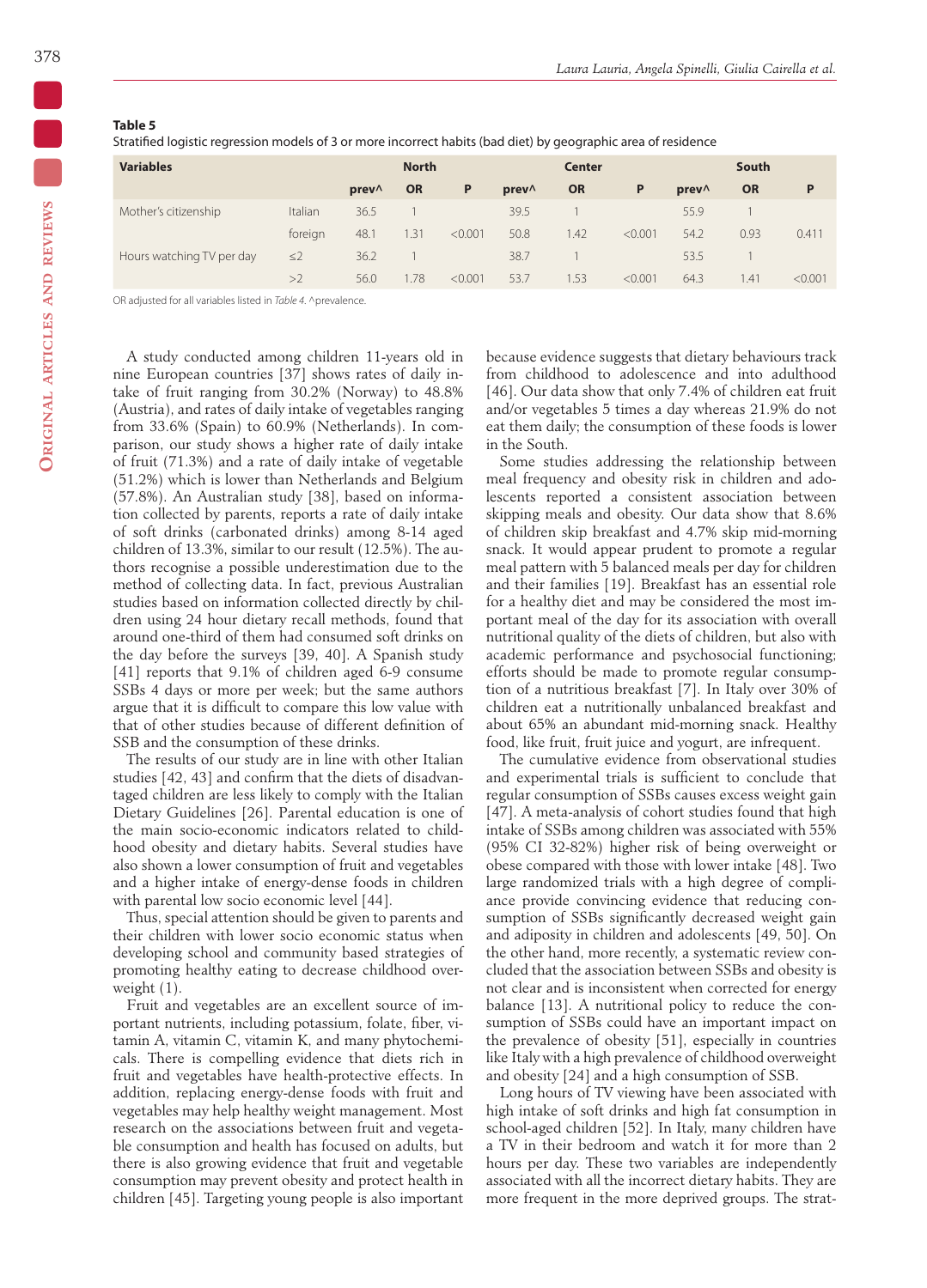egies aiming at improving food preferences and food habits in children should, therefore consider TV viewing as a potential important influencing factor, and recommendations of restrictions in TV viewing time may be beneficial for the development of healthy food preferences and food habits.

#### **CONCLUSIONS**

Healthy diet and control of body weight during childhood is reported to be the key to a healthy adulthood and old age. The deficiencies identified in this study may well be a harbinger of public health problems which will be experienced for many decades in the future.

## *Conflict of interest statement*

There are no potential conflicts of interest or any financial or personal relationships with other people or organizations that could inappropriately bias conduct and findings of this study.

*Received* on 21 July 2015. *Accepted* on 12 October 2015.

# **Components of the 2012 OKkio alla SALUTE Group**

*National Coordinators and Regional Representatives* Angela Spinelli, Anna Lamberti, Paola Nardone, Marta Buoncristiano, Laura Lauria, Mauro Bucciarelli, Silvia Andreozzi, Marina Pediconi, Sonia Rubimarca (Gruppo di coordinamento nazionale, Centro Nazionale di Epidemiologia, Sorveglianza e Promozione della Salute, CNESPS, Istituto Superiore di Sanità), Daniela Galeone, Maria Teresa Menzano (Ministero della Salute), Alessandro Vienna (Ministero dell'Istruzione, dell'Università e della Ricarca); Laura Censi (Istituto Nazionale di Ricerca per gli Alimenti e la Nu-

## **References**

- 1. World Health Organization. *European Food and Nutrition Action Plan 2015-2020*. Copenhagen: WHO Regional Office for Europe; 2014.
- 2. Hallström L, Labayen I, Ruiz JR, Patterson E, Vereecken CA, Breidenassel C, Gottrand F, Huybrechts I, Manios Y, Mistura L, Widhalm K, Kondaki K, Moreno LA, Sjöström M; HELENA Study Group. Breakfast consumption and CVD risk factors in European adolescents: the HELE-NA (Healthy Lifestyle in Europe by Nutrition in Adolescence) Study. *Publ Health Nutr* 2013;16(7):1296-305.
- 3. Szajewska H, Ruszczynski M. Systematic review demonstrating that breakfast consumption influences body weight outcomes in children and adolescents in Europe*. Crit Rev Food Sci Nutr* 2010;50(2):113-9.
- 4. Van Lippevelde W, Te Velde SJ, Verloigne M, Van Stralen MM, De Bourdeaudhuij I, *et al.* Associations between family-related factors, breakfast consumption and BMI among 10- to 12-year-old European children. The Cross-Sectional ENERGY-Study. *PLoS One* 2013;8(11):e79550. doi: 10.1371/journal.pone.0079550. eCollection 2013.
- 5. Alexy U, Wicher M, Kersting M. Breakfast trends in children and adolescents: frequency and quality. *Publ Health Nutr* 2010;13(11):1795-802.

**Original articles and reviews**

ORIGINAL ARTICLES AND REVIEWS

trizione), Manuela Di Giacomo, Claudia Colleluori e Ercole Ranalli (Regione Abruzzo), Giuseppina Ammirati, Mariangela Mininni e Gerardina Sorrentino (Regione Basilicata), Caterina Azzarito e Marina La Rocca (Regione Calabria), Gianfranco Mazzarella e Renato Pizzuti (Regione Campania), Paola Angelini e Marina Fridel (Regione Emilia Romagna), Claudia Carletti, Paola Pani e Loris Zanier (Regione Friuli Venezia Giulia), Giulia Cairella e Esmeralda Castronuovo (Regione Lazio), Federica Pascali e Sergio Schiaffino (Regione Liguria), Marina Bonfanti (Regione Lombardia), Elisabetta Benedetti, Simona De Introna e Giordano Giostra (Regione Marche), Concetta Di Nucci, Teresa Manfredi Selvaggi e Ornella Valentini (Regione Molise), Marcello Caputo, Paolo Ferrari (Regione Piemonte), Savino Anelli, Maria Teresa Balducci e Giovanna Rosa (Regione Puglia), Serena Meloni e Maria Letizia Senis (Regione Sardegna), Achille Cernigliaro, Maria Paola Ferro e Salvatore Scondotto (Regione Sicilia), Mariano Giacchi, Giacomo Lazzeri e Rita Simi (Regione Toscana), Marco Cristofori, Maria Donata Giaimo e Stefania Prandini (Regione Umbria), Anna Maria Covarino e Giovanni D'Alessandro (Regione Valle D'Aosta), Riccardo Galesso (Regione Veneto), Antonio Fanolla, Lucio Lucchin e Sabine Weiss (Provincia Autonoma Bolzano), Marino Migazzi e Maria Grazia Zuccali (Provincia Autonoma Trento).

#### *Technical Committee*

Marta Buoncristiano, Giulia Cairella, Marcello Caputo, Margherita Caroli, Chiara Cattaneo, Laura Censi, Barbara De Mei, Daniela Galeone, Mariano Giacchi, Giordano Giostra, Anna Lamberti, Laura Lauria, Gianfranco Mazzarella, Paola Nardone, Giuseppe Perri, Anna Rita Silvestri, Angela Spinelli, Lorenzo Spizzichino, Alessandro Vienna.

- 6. Adolphus K, Lawton CL, Dye L. The effects of breakfast on behavior and academic performance in children and adolescents. *Front Human Neurosci* 2013;425. Available from: http://doi.org/10.3389/fnhum.2013.00425.
- 7. Affinita A, Catalani L, Cecchetto G, De Lorenzo G, Dilillo D, Donegani G, *et al.* Breakfast: a multidisciplinary approach. *Ital J Pediatr* 2013;39:44.
- 8. Lazzeri G, Giacchi MV, Spinelli A, Pammolli A, Dalmasso P, Nardone P, Lamberti A, Cavallo F. Overweight among students aged 11-15 years and its relationship with breakfast, area of residence and parents' education: results from the Italian HBSC 2010 cross-sectional study. *Nutr J* 2014;13:69. doi: 10.1186/1475-2891-13-69.
- 9. Vereecken C, Dupuy M, Rasmussen M, Kelly C, Nansel TR, Al Sabbah H, Baldassari D, Jordan MD, Maes L, Niclasen BV, Ahluwalia N; HBSC Eating & Dieting Focus Group. Breakfast consumption and its socio-demographic and lifestyle correlates in schoolchildren in 41 countries participating in the HBSC study. *Int J Publ Health* 2009;54(Suppl 2):180-90.
- 10. Lazzeri G, Pammolli A, Azzolini E, Simi R, Meoni V, de Wet DR, Giacchi MV. Association between fruits and vegetables intake and frequency of breakfast and snacks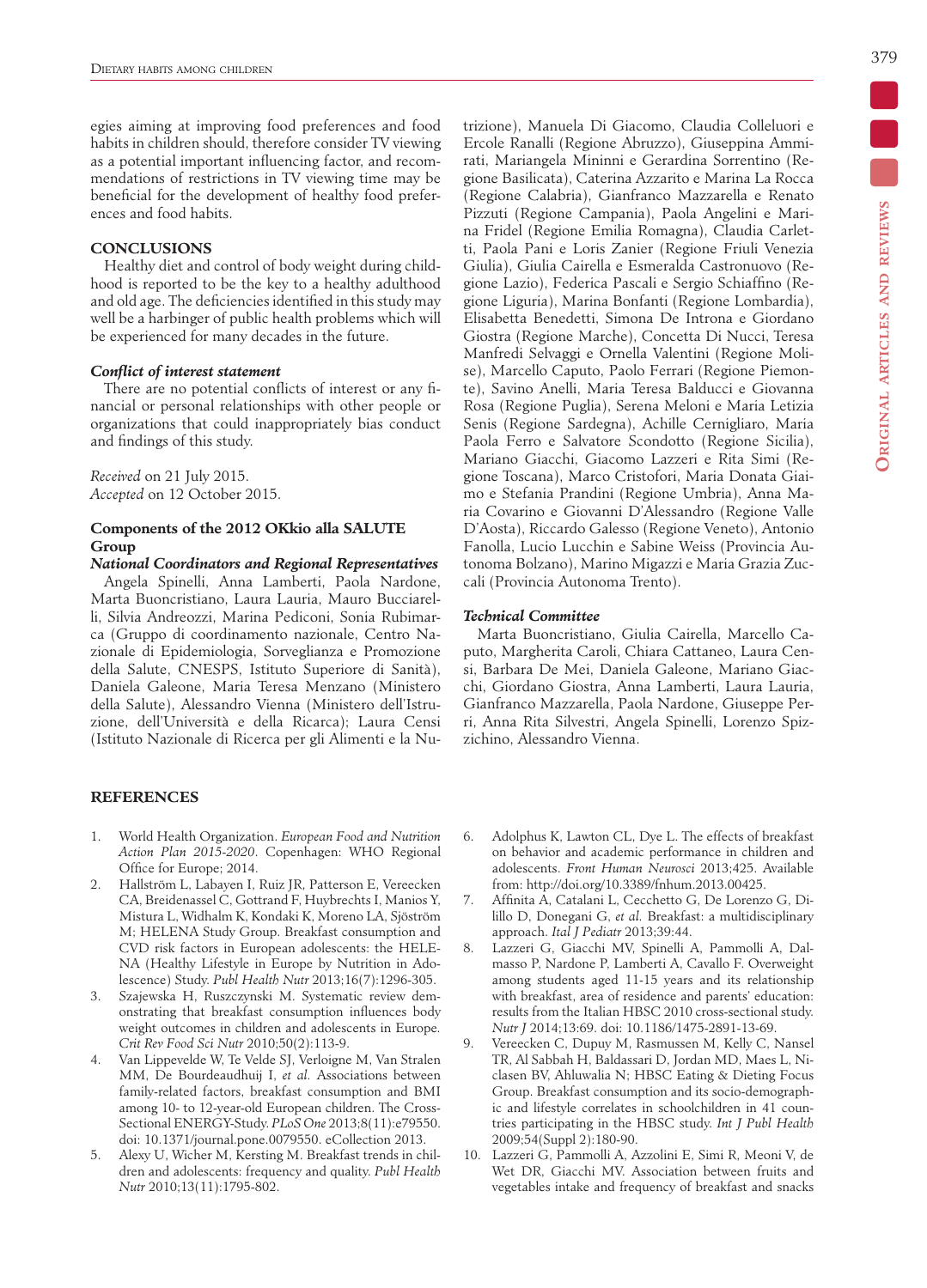consumption: a cross-sectional study. *Nutr J* 2013;12:123. doi: 10.1186/1475-2891-12-123.

- 11. Martone D, Roccaldo R, Censi L, Toti E, Catasta G, D'Addesa D, Carletti C and ZOOM8 Study Group. Food consumption and nutrient intake in Italian school children: results of the ZOOM8 study. *Int J Food Sci Nutr* 2013;64(6):700-5.
- 12. Hu FB. Resolved: there is sufficient scientific evidence that decreasing sugar-sweetened beverage consumption will reduce the prevalence of obesity and obesity-related diseases. *Obes Rev* 2013;14(8):606-19.
- 13. Trumbo PR, Rivers CR. Systematic review of the evidence for an association between sugar-sweetened beverage consumption and risk of obesity. *Nutr Rev* 2014; 72(9):566-74.
- 14. Johnson RK, Appel LJ, Brands M, Howard BV, Lefevre M, Lustig RH, *et al.* Dietary sugars intake and cardiovascular health: a scientific statement from the American Heart Association. *Circulation* 2009;120(11):1011-20. doi: 10.1161/CIRCULATIONAHA.109.192627.
- 15. Monasta L, Batty GD, Cattaneo A, Lutje V, Ronfani L, Van Lenthe FJ, *et al.* Early-life determinants of overweight and obesity: A review of systematic reviews. *Obes Rev* 2010;11(10):695-708. doi: 10.1111/j.1467- 789X.2010.00735.x.
- 16. Woodward-Lopez G, Kao J and Ritchie L. To what extent have sweetened beverages contributed to the obesity epidemic? *Pub Health Nutr* 2011;14(3):499-509.
- 17. Poti JM, Slining MM, Popkin BM. Where are kids getting their empty calories? Stores, schools, and fast-food restaurants each played an important role in empty calorie intake among US children during 2009-2010. *J Acad Nutr Diet* 2014;114(6):908-17.
- 18. Ogata BN, Hayes D. Position of the academy of nutrition and dietetics. Nutrition guidance for healthy children ages 2 to 11 years. *J Acad Nutr Diet* 2014;114(8):1257-76.
- 19. Koletzko B, Toschke AM. Meal patterns and frequencies: do they affect body weight in children and adolescents? *Crit Rev Food Sci Nutr* 2010;50(2):100-5.
- 20. Keast DR, Nicklas TA, and O'Neil C. Snacking is associated with reduced risk of overweight and reduced abdominal obesity in adolescents: National Health and Nutrition Examination Survey (NHANES) 1999-2004. *Am J Clin Nutr* 2010;92:428-35.
- 21. Kerr MA, Rennie KL, McCaffrey TA, Wallace JM, Hannon-Fletcher MP, Livingstone MB. Snacking patterns among adolescents: a comparison of type, frequency and portion size between Britain in 1997 and Northern Ireland in 2005. *Br J Nutr* 2009;101(1):122-31.
- 22. Field AE, Austin SB, Gillman MW, Rosner B, Rockett HR, Colditz GA. Snack food intake does not predict weight change among children and adolescents. *Int J Obes Relat Metab Disord* 2004;28:1210-6.
- 23. Larson N, Story M. A review of snacking patterns among children and adolescents: what are the implications of snacking for weight status? *Child Obes* 2013;9(2):104-15.
- 24. Wijnhoven TMA, van Raaij J and Breda J*. World Health Organization European Childhood Obesity Surveillance Initiative. Implementation of round 1 (2007/2008) and round 2 (2009/2010).* Copenhagen: WHO; 2014.
- 25. Binkin N, Fontana G, Lamberti A, Cattaneo C, Baglio G, Perra A*,* Spinelli A. A national survey of the prevalence of childhood overweight and obesity in Italy. *Obes Rev* 2010;11:2-10.
- 26. Istituto Nazionale di Ricerca per gli Alimenti e la Nutrizione. *Linee guida per una sana alimentazione italiana (revisione 2003).* Roma: INRAN; 2003.
- 27. Wilkinson J R, Walrond S, Ells LJ, Summerbell C D. Sur-

veillance and monitoring. *Ob Rev* 2007;8(1):23-9.

- 28. American Academy of Pediatrics. Policy statement: children, adolescents, and the media. *Pediatrics* 2013;132:5 958-61. doi:10.1542/peds.2013-2656.
- 29. Olafsdottir S, Berg C, Eiben G, Lanfer A, Reisch L, Ahrens W, *et al.* Young children's screen activities, sweet drink consumption and anthropometry: results from a prospective European study. *Eur J Clin Nutr* 2014;68:223-8.
- 30. Rampersaud GC, Pereira MA, Girard BL, Adams J, Metzl JD. Breakfast habits, nutritional status, body weight, and academic performance in children and adolescents. *J Am Diet Assoc* 2005;105(5):743-60.
- 31. Mullan BA, Singh M. A systematic review of the quality, content, and context of breakfast consumption. *Nutr Food Sci* 2010;40(1):81-114.
- 32. Hoyland A, McWilliams KA, Duff RJ and Walton JL. Breakfast consumption in UK schoolchildren and provision of school breakfast clubs. *Nutr Bull* 2012;37:232-40. doi: 10.1111/j.1467-3010.2012.01973.x.
- 33. Barr SI, Di Francesco L, Fulgoni VL. Breakfast consumption is positively associated with nutrient adequacy in Canadian children and adolescents. *Br J Nutr* 2014;112(08):1373-83.
- 34. Deshmukh-Taskar PR, Nicklas TA, O'Neil CE, Keast DR, Radcliffe JD, Cho S. The relationship of breakfast skipping and type of breakfast consumption with nutrient intake and weight status in children and adolescents. The national health and nutrition examination survey 1999- 2006. *J Am Diet Assoc* 2010;110:869-78.
- 35. Utter J, Scragg R, Mhurchu CN, Schaaf D. At-home breakfast consumption among New Zealand children: Associations with body mass index and related nutrition behaviors. *J Am Diet Assoc* 2007;107:570-6.
- 36. Dubois L, Girard M, Potvin Kent M, Farmer A, Tatone-Tokuda F. Breakfast skipping is associated with differences in meal patterns, macronutrient intakes and overweight among pre-school children. *Publ Health Nutr* 2009;12(1):19-28.
- 37. De Bourdeaudhuij I, te Velde S, Brug J, Due P, Wind M, Sandvik C, Maes L, Wolf A, Perez Rodrigo C, Yngve A, Thorsdottir I, Rasmussen M, Elmadfa I, Franchini B, Klepp KI. Personal, social and environmental predictors of daily fruit and vegetable intake in 11-year-old children in nine European countries. *Eur J Clin Nutr* 2008;62(7):834-41.
- 38. Pettigrew S, Jongenelis M, Chapman K, Miller C. Factors influencing the frequency of children's consumption of soft drinks. *Appetite* 2015;91:393-8. doi: 10.1016/j.appet.2015.04.080.
- 39. Clifton PM, Chan L, Moss CL, Miller MD, Cobiac L. Beverage intake and obesity in Australian children. *Nutr Metab (Lond)* 2011;8:87. doi: 10.1186/1743-7075-8-87.
- 40. Australian Bureau of Statistics. *Australian Health Survey: Nutrition First Results – Food and Nutrients, 2011-12.* Catalogue no. 4364.0.55.007. Canberra: ACT:ABS; 2014.
- 41. López-Sobaler AM, Pérez-Farinós N, Villar Villalba C, González-Rodríguez LG, Ortega Anta RM. Sugar-sweetened soft drink frequency and associated factors in Spanish schoolchildren. *Rev Esp Nutr Comun* 2014;20(1):26- 33.
- 42. Carletti C, Macaluso A, Pani P, Caroli M, Giacchi M, Montico M, Cattaneo A. Diet and physical activity in pre-school children: a pilot project for surveillance in three regions of Italy. *Publ Health Nutr* 2013;16(4):616- 24.
- 43. Roccaldo R, Censi L, D'Addezio L, Toti E, Martone D, D'Addesa D, *et al.* Adherence to the Mediterranean diet in Italian school children (The ZOOM8 Study). *Int J Food*